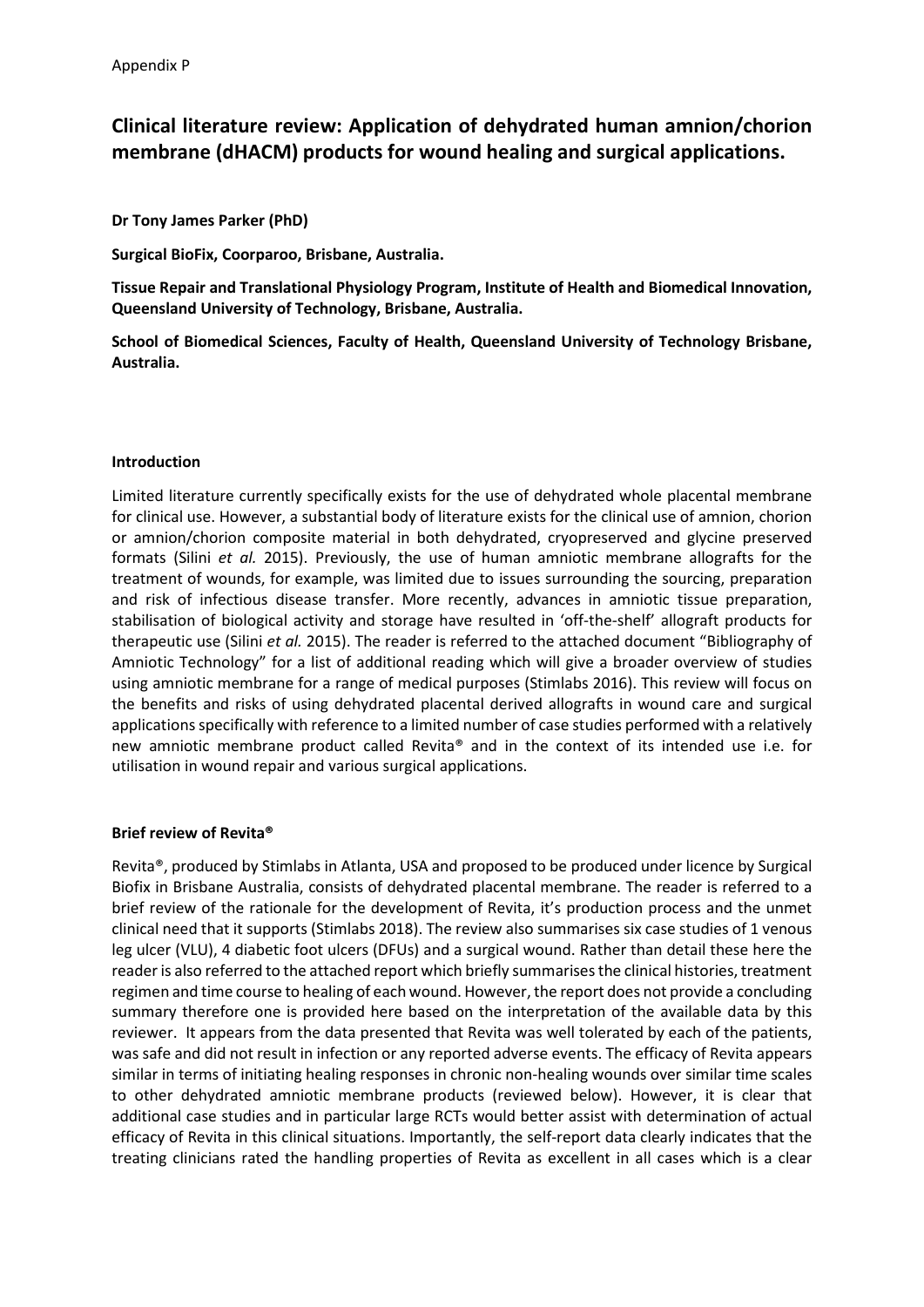feature of the manufacturing process. While there is no inference of bias in the report, it was obviously produced by Stimlabs and as such there is a clear COI.

### **Literature search and review strategy**

Since Revita is a dehydrated amniotic membrane product which is new to both clinical application and therefore the wound care and surgical markets, the following clinical review will largely focus on similar 'first-generation' dehydrated amnion, chorion and amnion/chorion composite allograft materials.

An initial search of the CINAHL, Chochrane, Medline and Pubmed literature databases was conducted using combinations of the search terms Wound\*, Amnion\*, Chorion\*, and Allograft (Table 1). Collectively, this resulted in the retrieval of 873 publication records which were deposited into a dedicated Endnote library. Following removal of duplicates 766 records were retained for further filtering based on the inclusion of records that only contained the search (Amnion\* OR Chorion\*) AND Allograft, which resulted in 332 identified records. An additional round of filtering to only include titles that included the word 'dehydrated' and excluded titles that contained the word 'micronised' resulted in an initial 35 publication records for review (Table 1). Of these one publication that involved *in vitro* examination of stem cell activity was also excluded from review. During the review process a few additional publications were cited where points of particular interest were found to be relevant to the point of the topic or to provide broader context.

|                      | Database       | Search Terms                                             | <b>Results</b> |
|----------------------|----------------|----------------------------------------------------------|----------------|
|                      | <b>CINAHL</b>  | Wound* AND Amnion* OR Chorion*                           | 135            |
|                      |                | (limiters: Full text; Abstract available; English)       |                |
|                      | Cochrane       | Wound* AND Amnion* OR Chorion*                           | 49             |
| Initial              | <b>Medline</b> | Wound* AND (Amnion* OR Chorion*)                         | 54             |
| searches             | Pubmed         | Wound* AND (Amnion* OR Chorion*)                         | 475            |
|                      |                | (limiters: Full text; 1990-2018; English)                |                |
|                      |                | (Amnion* OR Chorion*) AND Allograft                      | 160            |
|                      |                | (limiters: Full text; 1990-2018; English)                |                |
| Initial              |                | Total publications from Initial searches                 | 873            |
| Total                |                |                                                          |                |
|                      |                | Removed duplicates (107)                                 | 766            |
| $1st$ Pass           |                | Include: Only (Amnion* OR Chorion*) AND Allograft        | 332            |
| 2 <sup>nd</sup> Pass |                | Included: Dehydrated / Specifically Excluded: Micronised | 35             |
|                      |                | Total for review                                         | 35             |

Table 1. Literature databases, search terms, number of publications retrieved and subsequent filtering process results.

#### **Basic properties of the dehydrated human amnion/chorion membrane (dHACM) product EpiFix**

A series of publications produced by Koob and colleagues examined the *in vitro* and *in vivo* characteristics and properties of the most widely used dHACM known as EpiFix (MiMedx, Marietta, GA, USA) in a variety of cell types including dermal fibroblasts (Koob *et al.* 2013, Koob *et al.* 2014a); microvascular endothelial cells (MVECs) and human umbilical vein endothelial cells (HUVECs) (Koob *et al.* 2014b); human bone marrow derived mesenchymal stem cells (BM-MSCs) (Koob *et al.* 2013,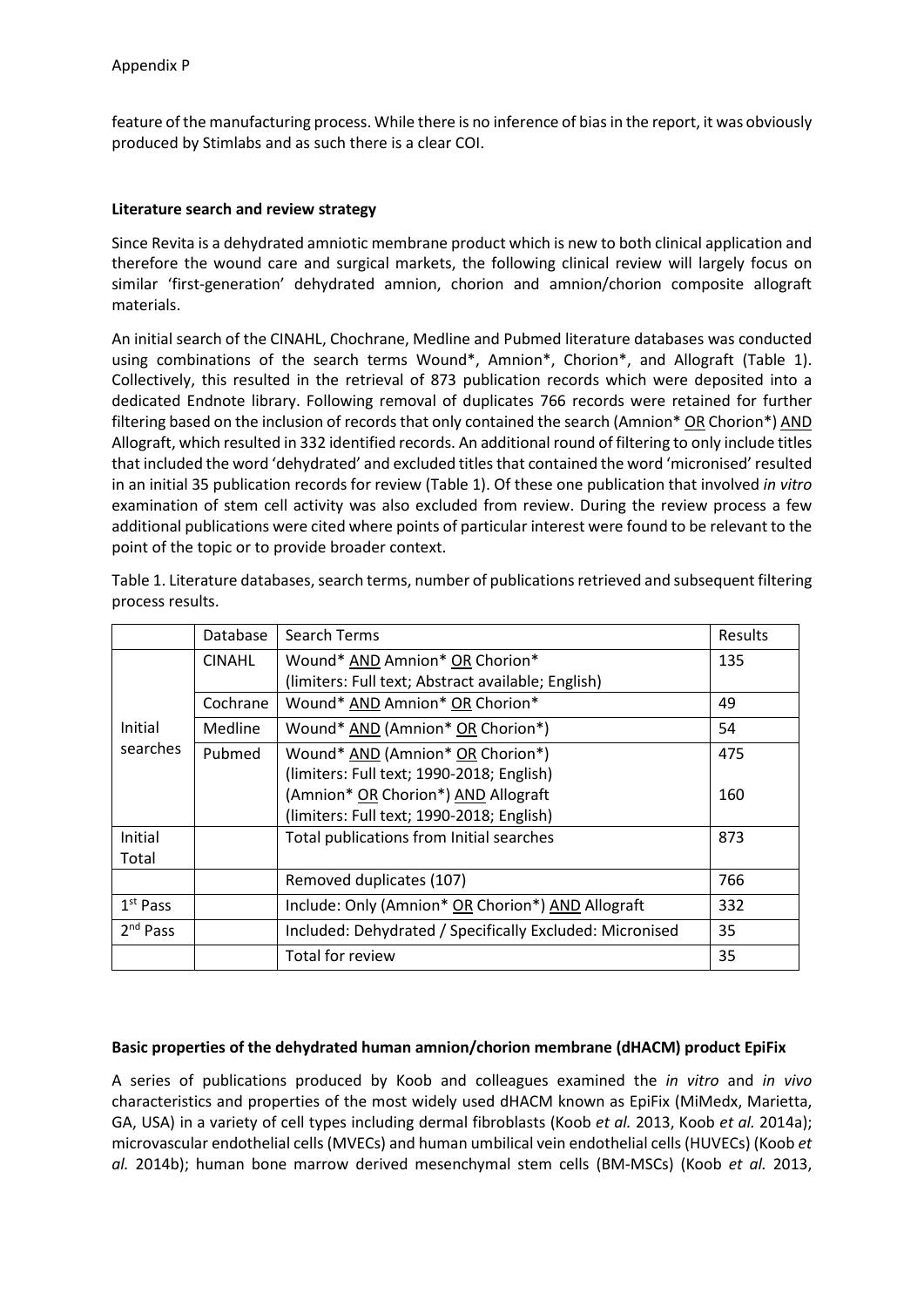Massee *et al.* 2016a); adipose derived stem cells (Massee *et al.* 2016a, Massee *et al.* 2016b) and haematopoietic stems cells (Massee *et al.* 2016a). These studies all utilised quite similar experimental approaches and techniques to measure: cell proliferation; migration; protein expression and or gene expression; and mouse models for in vivo responses to whole dHACM or extract. Overall, the studies showed that dHACM extract contained a range of GFs and cytokines that were able to induce cellular proliferation and migration to varying degrees, in the cell types tested, above negative control levels but generally not above the positive controls, which usually contained standard growth media including 10% foetal bovine serum (FBS) (Koob *et al.* 2013, Koob *et al.* 2014a, Koob *et al.* 2014b, Massee *et al.* 2016a, Massee *et al.* 2016b). It is also clear from these studies that the dHACM is able to modulate, clinically relevant, gene and protein expression by the cells investigated. Exactly whether or not these same genes and proteins are modulated in human patients is not clear, however, select *in vivo* studies were conducted showed the ability of dHACM to recruit specific cell types and modulate specific functional responses such as recruitment of MSCs (Koob *et al.* 2013) and induction of neovascularisation (Koob *et al.* 2014b). The authors of these studies all declare a conflict of interest as most are employees of MiMedx Group, the manufacturer of the EpiFix dHACM. It is also important to note that the developer of EpiFix has also now developed Revita as an alternative dHACM with similar properties to EpiFix but with additional features which offer some additional advantages for clinicians and patients.

## **Diabetes related foot ulcers**

In a prospective, stratified, randomised, comparative, parallel group, non-blinded clinical trial of the effect of bi-weekly applications of the dHACM EpiFix on diabetic foot ulcer (DFU) healing, 77% (10/13) of patients that received EpiFix healed by four weeks compared to 0% of patients receiving standard care (SC) alone. By six weeks 12/13 patients receiving EpiFix had healed whereas only one of 12 subjects receiving SC had healed. While four patients in the SC group experienced adverse events including development of cellulitis (2); gastrointestinal bleed (1); and pyelonephritis (1), a single patient in the EpiFix group developed pneumonia, respiratory stress and acute renal failure. The authors concluded that the latter was not likely due to the use of the EpiFix allograft (Zelen *et al.* 2013). In a follow up study the lead author, a clinician with extensive DFU expertise, treated 11 patients from the SC group that had not healed within the six weeks of the study described above with bi-weekly application of EpiFix. During the previous study these patients collectively exhibited a mean increase in wound size whereas treatment with EpiFix resulted in a consistent decrease in wound size such that by week two 82% and week four 100% of the patients had exhibited a 50% decrease in wound area. All but one patient completely healed within 12 weeks of treatment with an average of approximately 4.23 ± 3.1 weeks to complete healing. Almost half (45%, 5 patients) the patients healed completely with a single application of EpiFix, one with two applications, one with three applications, two with four applications and one with five applications (Zelen 2013).

While in both of the above studies the authors acknowledge that they did not compare the effect of EpiFix with other advanced care products (Zelen 2013, Zelen *et al.* 2013). Thus in a subsequent study to examine the effect of weekly applications of dHCAM the authors also compared the effect of a bioengineered skin substitute, Apligraf® (Organogenesis, Canton, MA), on diabetic wound healing. Apligraf is a class III medical device which is a bi-layered allogeneic cultured skin substitute derived from male neonatal foreskin tissue. The graft matrix is derived from bovine type I collagen containing human foreskin fibroblasts and a keratinised epidermal layer. Apligraf has a shelf life of approximately 15 days and is supplied sealed in a polyethylene bag containing nutrient medium and a 10%  $CO<sup>2</sup>$ atmosphere. Whereas, EpiFix, a dHACM with a 5 year shelf life and composed of human collagen based extracellular matrix that contains important biological molecules such as growth factors, is supplied in a sealed sterile bag under ambient conditions. Thus, while EpiFix and Apligraf, while used for similar purposes are quite different in terms of their production and ready-for-use composition. Patients who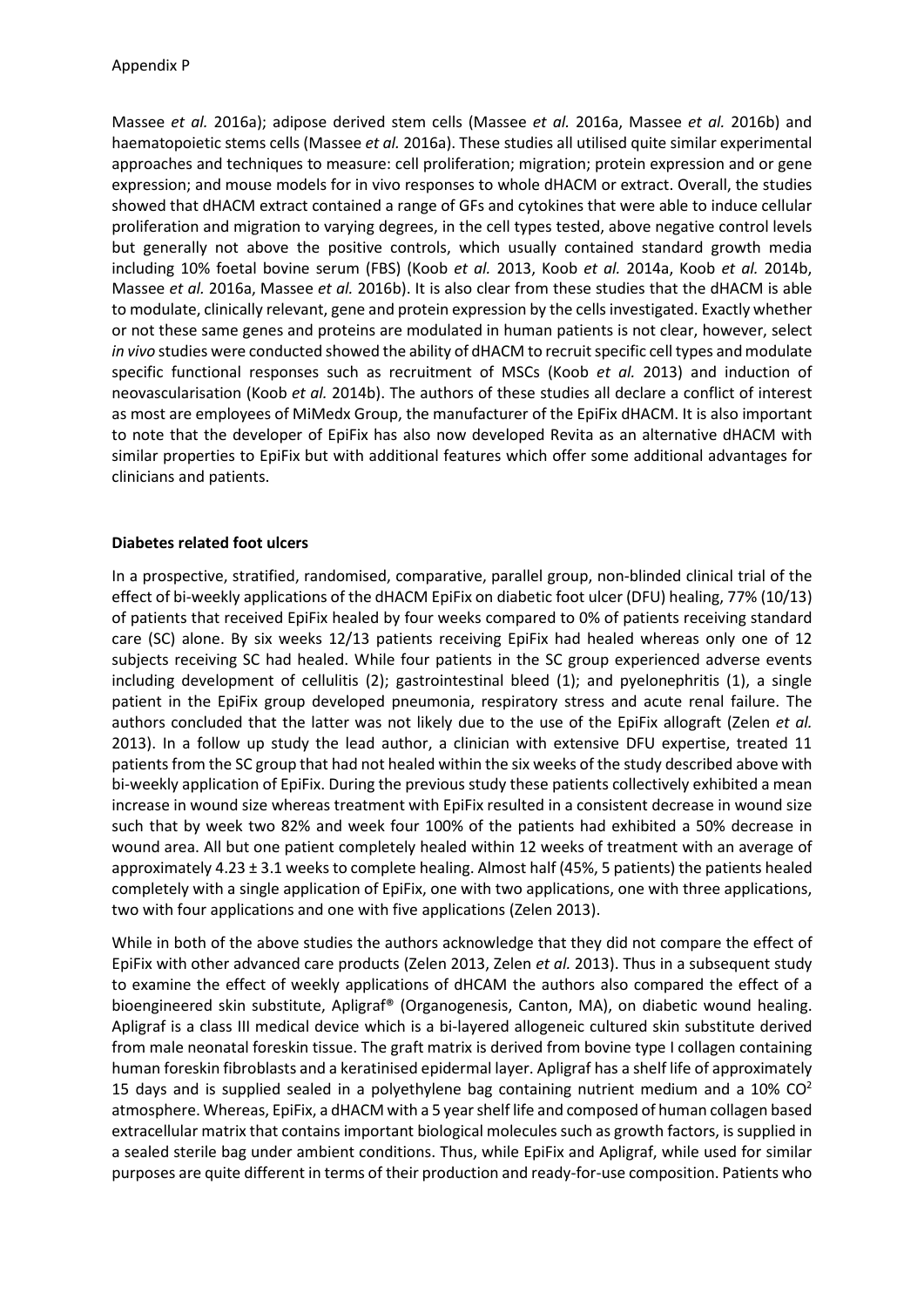met rigorous inclusion and exclusion criteria and exhibited a less than 20% reduction in wound size following a 2 week run-in period, during which they received conservative wound care, were randomly assigned to receive either Apligraf, EpiFix or SC (n = 20 per group). While there was no statistically significant differences in patient demographics or wound characteristics between the groups the authors found that after 4 weeks of the trial 35%, 85% and 30% of patients receiving Apligraf, EpiFix and SC respectively, had achieved complete healing. The EpiFix treatment had significantly increased healing rates over Apligraf and SC (p = 0.001). After 6 weeks of treatment 95% of patients that received EpiFix exhibited complete healing compared to only  $45\%$  (p = 0.006) and 35% (p = 0.001) of patients that received Apligraf and SC respectively. A cost analysis indicated that the EpiFix cost 81.9% less for the graft material compared to Apligraf and averaging at \$1669 USD and \$9216 USD per patient respectively. With respect to safety, a single patient that received EpiFix developed cellulitis and infection in the wound 1 week after the beginning of the trial and was subsequently treated with sharp debridement, antibiotics and silver dressing. As such the patient had to withdraw from the study, interestingly however, the patient had exhibited a 41.7% reduction in their wound size at the time of withdrawal. Given the other 19 patients in the EpiFix group did not experience any adverse events the authors concluded that this was not likely related to EpiFix (Zelen *et al.* 2015). Similarly, the other 4 reported adverse events that occurred in patients that received Apligraf and SC were determined to be unrelated to the use of Apligraf or SC during the study.

In a similar study of 100 patients that received either Apligraf ( $n = 33$ ), EpiFix ( $n = 32$ ), or SC ( $n = 35$ ) after randomisation and withdrawals. The groups were well matched in terms of demographics and wound characteristics. Over the 12 week study period complete healing occurred in 73%, 97% and 51% of patients receiving Apligraf, EpiFix and SC respectively (p = 00019). Mean days to healing were 47.9, 23.6 and 57.4 days for Apligraf, EpiFix and SC respectively ( $p = 3.2x10^{-7}$ ). A cost comparison similar to that in the earlier study indicated that the EpiFix group received 58% fewer grafts and 94% less graft material and an 83% lower Median cost than Apligraf. Four subjects' receiving Apligraf and thirteen subjects receiving SC withdrew from the study after 6 weeks when their wounds did not exhibit a reduction of more than 50% in size. An additional subject withdrew at 10 weeks after their wound increased in size and five patients that received SC discontinued the intervention between 3, 4, 5 and 11 weeks. In all, ten adverse events were recorded of which: seven included wound or foot infections; one urinary tract infection; and one car accident. None of the adverse events were attributed to the use of EpiFix or Apligraf. Overall, the dehydrated amniotic membrane product EpiFix exhibited significantly superior healing of lower extremity wounds in patients with diabetes and cost effectiveness compared to Apligraf and SC (Zelen *et al.* 2016). Indeed, wounds that received the dHACM were almost 6 times more likely to heal compared to wounds that received SC and there was no significant difference between the effect of Apligraf and SC on wound healing. Moreover, the authors make the point that the U.S. Food and Drug Administration (FDA) accepted a hazards ratio (HR) of 1.59 (95% CI 1.26 - 2.00) for the approval for use of bioengineered skin substitutes such as Apligraf (Veves *et al.* 2001) whereas the HR determined from their current study was 5.66 (adjusted p 1.3 x  $10^{-7}$ ). However, the authors acknowledged that the more advanced standard-of-care of their study may have contributed to the improved healing rates.

While much of the above mentioned work has been carried out by the same core authorship group, a separate team of researchers conducted a very large retrospective analysis of diabetic foot ulcer healing data from the WoundExpert electronic medical record (EMR) database. The EMR contained data from 3000 wound care facilities across the USA and employed a patient screening regime as close as possible to the inclusion and exclusion criteria employed in two studies by Zelen and colleagues (Zelen *et al.* 2013, Zelen *et al.* 2015). Similar to the Zelen *et al* RCTs the retrospective study performed by Kirsner and colleagues aimed to compare healing of DFUs treated with the bioengineered living cellular construct (BLCC) Apligraf (as described above) and the dHACM EpiFix. Whereas the Zelen *et al* studies were performed over a 12 week study period, the retrospective study performed by Kirsner *et al*., 2015 included data from a 24 week period. Data from 248 centres was collated resulting in 994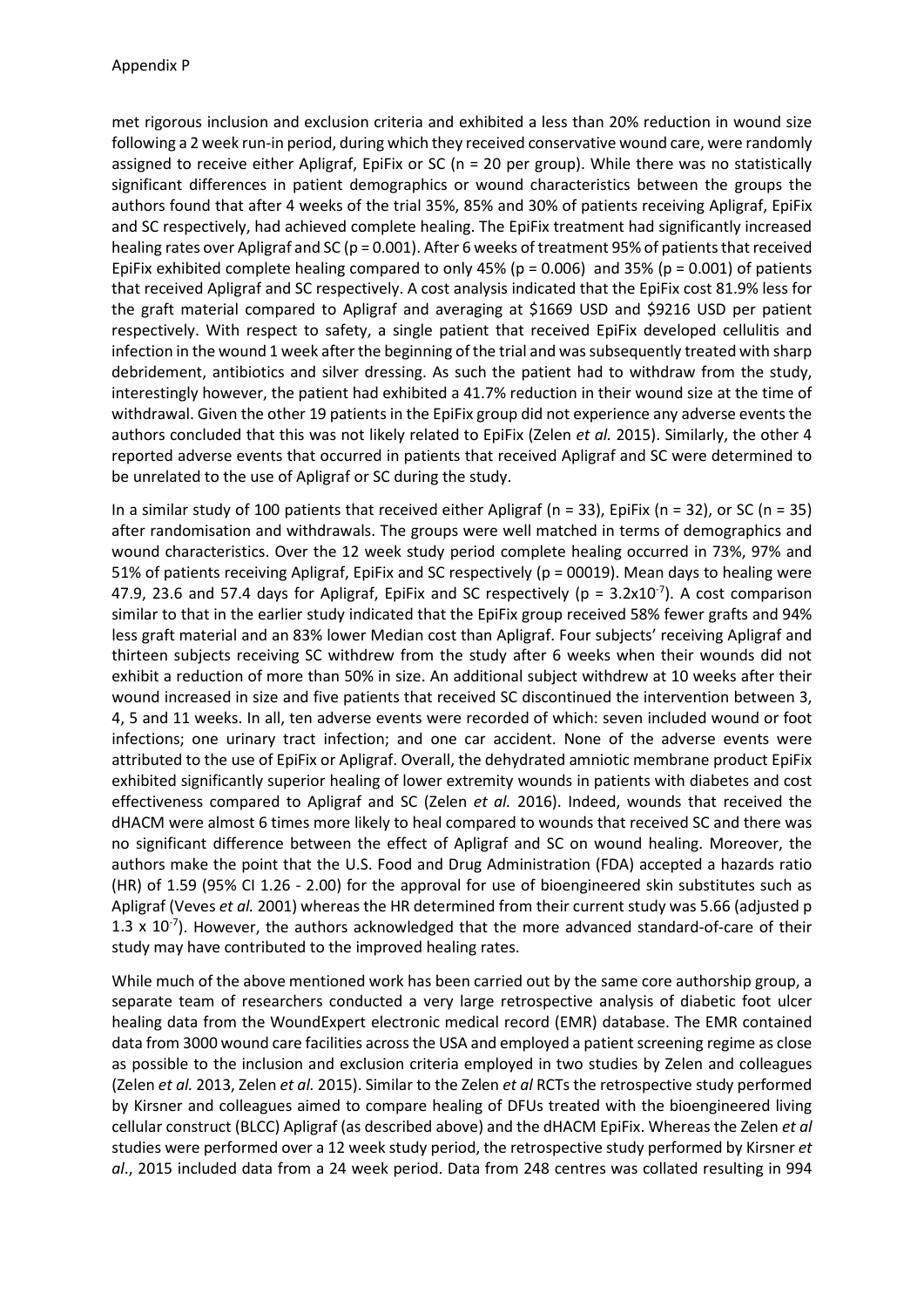wounds that had received the Apligraf and 464 that had received the dHACM. Wounds: not on the feet; < 1 cm<sup>2</sup> or  $\geq$  25 cm<sup>2</sup>; with a duration of > 52 weeks; received alternate skin substitute within 28 days prior to treatment; > 20% healing within 14 days of treatment; without follow-up wound area measurement were excluded from the study. This resulted in a comparison between 163 wounds from 155 patients that received Apligraf and 63 wounds from 63 patients that received the dHACM treatment, collectively from 99 centres across the USA. The results contradicted those of the Zelen *et al* RCTs in that the authors reported that wounds treated with Apligraf healed at roughly twice the rate compared to wounds treated with EpiFix. The authors directly question the results of the Zelen RCTs and suggest that the stark difference may be a result of the Zelen RCT's: relatively small sample size; the tight patient selection criteria used; and geographical proximity of the trial centres. The authors point out that the median wound size was bigger and the number of allograft applications was different in their retrospective study. They also pointed out that clinicians may have a patient selection and treatment pattern bias for the use of either Apligraf or EpiFix. Finally, the authors also report fewer required average number of application of Apligraf per wound and greater cost savings. While there is no suggestion of overt or intentional bias or impropriety in the reporting of the study findings, it is important to note that four of the five authors either consult for or are employed by Organogenesis Inc, the manufacturer of Apligraf (Kirsner *et al.* 2015). Similarly, four of the six authors of Zelen *et al*., 2015 and all of the authors in Zelen *et al*., 2013 either consulted for or received research funding from MiMedx Group Inc, including for the reported studies. The difference between the studies could best be described as distinguishing efficacy (RCTs) versus clinical effectiveness in a broader setting via the observational studies.

Interestingly, Smiell *et al.,* 2015 conducted a large observational study of 165 patients with 179 chronic wounds of different aetiologies and a range of co-morbidities that were treated with the decellularised, dehydrated human amniotic membrane (DDHAM) Biovance® (Alliqua Biomedical, Langhorne, PA, USA). The study did not include randomisation, blinding or a control group and the authors rationalise this approach by arguing that it provides for a more "real world" or "realistic test of effect of an intervention for patients". The stated aim of the study was to obtain "evidence of clinical benefit" of application of DDHAM allograft and to examine which wound types most benefit from such application. While the opinion of this author (TP) is that this rationale has significant flaws the study did seem to serve as an analysis of potential adverse events in a clinical diverse population. While the authors found that there was perhaps a positive effect of using DDHAM with an estimated potential 20% increase in wound closure over other published RCTs for various wound types, the range of comorbidities make this type of effectiveness assessment somewhat unreliable. The reason for inclusion here is that the authors did not report any adverse events attributed to the use of the product across the diversity of clinical conditions represented in the study population (Smiell *et al.* 2015).

Similarly, a small study of five patients with underlying type 2 diabetes or associated co-morbidities and wounds of the lower extremity that had initially exhibited recalcitrance against conservative treatment, showed 100% healing across a 11.5 week period (average 7.3 wks) following treatment with dHACM (Penny *et al.* 2015). The authors concluded that the dHACM was effective in helping to induce healing and that healing times might have been more rapid with improved patient compliance with regard to maintenance and management of dressing integrity. They also suggested that the healing rates were comparable to those previously reported in in the RCT described above by Zelen et al., 2013 (Zelen *et al.* 2013, Penny *et al.* 2015).

Again a similar case study series of five patients with various wound types that had persisted for longer than 30 days without healing following standard care, were non-randomly recruited and offered single application of EpiFix dHACM (Mrugala *et al.* 2016). One wound did not exhibit a healing response following application of dHACM and on further investigation it was found that the patient had an occluded inferior vena cava resulting in extremely high venous tension in the lower limbs and in the wound. Despite this, epithelial island formation was evident in the wound bed at 3 weeks post dHACM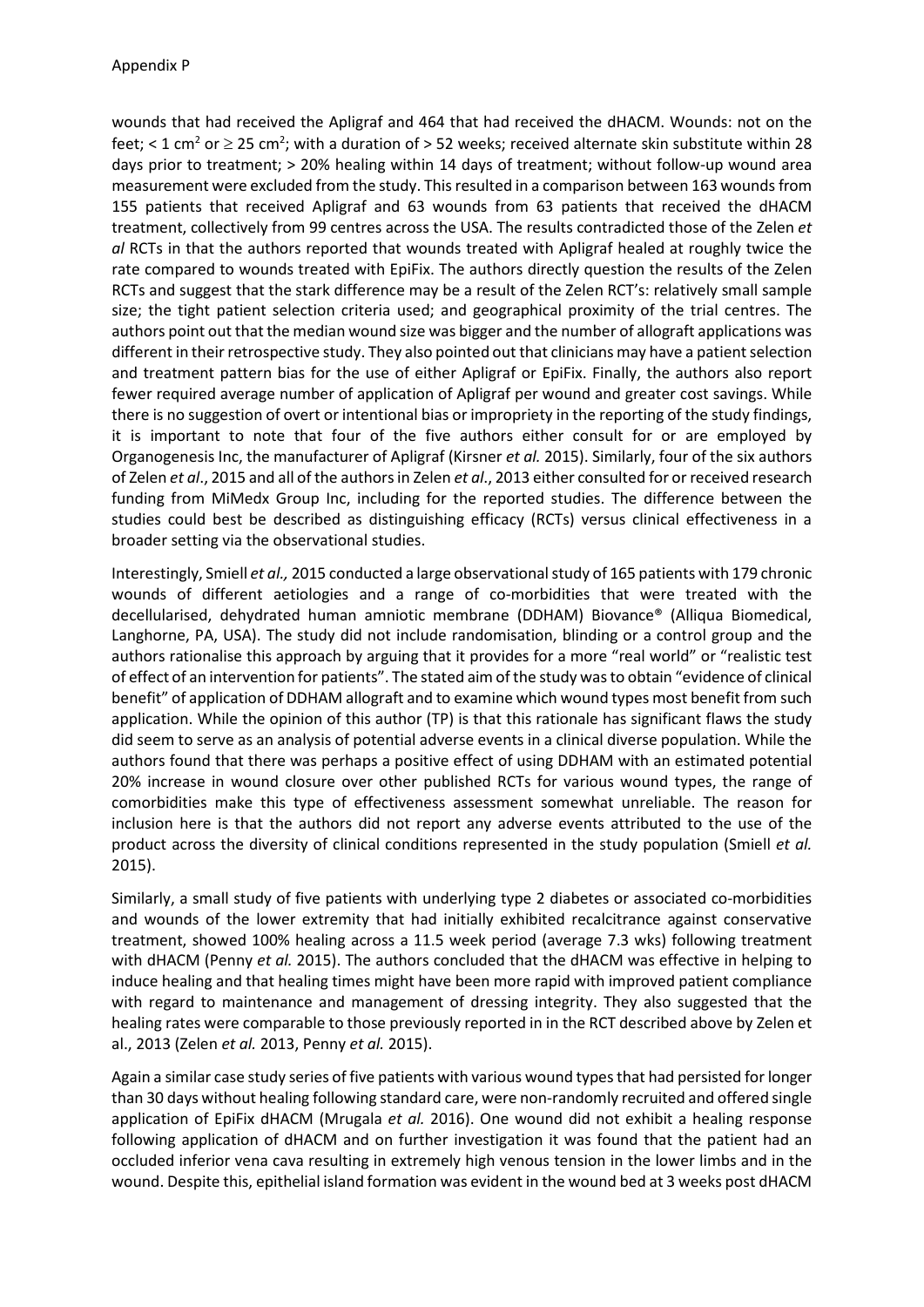application. Mild compression therapy over the following 6 months resulted in healing of the wound. On average the remaining four wounds exhibited a 72% reduction in wound area in the 3 weeks following application of dHACM, with complete healing in an average of around 9 weeks. The authors report that the handling features of the dHACM were superior to other cryopreserved or bioengineered advanced skin replacement products and concluded that the dHACM generally promoted healing despite the varied co-morbidities of each patient and the varying wounds. The authors also discuss the literature related to the varied use of dHACM and the reader of this review is directed to the Mrugala *et al.*, 2016 paper for additional summary of the literature (Mrugala *et al.* 2016).

Another case study of eight patients with DFUs showed similar healing trajectories with the use of a "dehydrated amniotic-derived tissue allograft" (DAMA; Amnioexcel; Derma Sciences, Inc, Princeton, New Jersey), with a mean time to healing of 9.2 weeks +/- 3.67 weeks and an average of 2.11 applications of the DAMA (Rosenblum 2016).

An interesting case study of an individual 77 year old woman who presented with a complicated clinical history including type II diabetes, venous insufficiency, hypertension, hyperlipidemia, macular degeneration and obesity and had undergone surgery for triple coronary bypass, hip replacement, internal fixation of femur fracture, shoulder surgery and sternal infection (Snyder *et al.* 2015). The patient was on a complex pharmaceutical regimen and presented with three small but painful lesions on her right anterior shin of four months duration. The initial treating clinician suspected an underlying venous aetiology and treated the patient with debridement and multilayer compression therapy, however the wounds increased in size coalesced and became extremely painful (10/10). The patient ultimately sought a second opinion by attending the author's clinic. After extensive unsuccessful conservative wound management approaches and a rule-out diagnostic approach the wound was diagnosed as pyoderma gangrenosum (PG). The multi-disciplinary team treated the wound accordingly for three months with little to any improvement before application of dHACM. The wound was 103 cm<sup>2</sup> prior to initial dHACM treatment and at the 1 week follow-up the patient reported a reduction in pain to 5/10 within hours and 0/10 within days of the dHACM application. The wound had reduced by 27% and to 57.96 cm<sup>2</sup> (56% reduction) over 3 weeks with 3 applications of the dHACM. After 7 months the wound had still not healed but the patient was without significant pain and no adverse effects were observed related to the dHACM. The authors recommended more extensive trials to determine the efficacy of dHACM for the treatment of PG. The lead author declared a conflict of interest as a consultant for MiMedx Group (Snyder *et al.* 2015).

#### **Venous leg ulcers**

A recent registered, 16 week, randomised, controlled, multicentre clinical trial (NCT02011503) to examine the efficacy of dHACM treatment on non-healing full thickness venous leg ulcers (VLUs) was conducted using 109 participants randomly assigned to groups that received multilayer compression therapy (MLCT) with or without application of dHACM allograft (Bianchi *et al.* 2018). Participants were assigned to the groups following recruitment according to rigorous inclusion and exclusion criteria and a standardised run-in screening period during which they received 2 layer compression therapy. Patients whose wounds were between 1 and 25  $\text{cm}^2$  following debridement and had not decreased by more than 25% during the 2 week run-in period were assigned to the treatment groups and entered the clinical trial period. The authors found that a the 12 week primary endpoint period, 60% of VLUs treated with the dHACM exhibited complete healing compared to 35% of those treated with MLCT alone ( $p = 0.0128$ ). By the 16 week follow-up time point the percentage of participants that exhibited complete healing of their VLUs was 71% and 44% for those with or without receiving dHACM allograft respectively ( $p = 0.00625$ ). The average reduction in wound area at 12 weeks was 66% for dHACM treated wounds compared to 40% for those that received MLCT only. At 16 weeks the average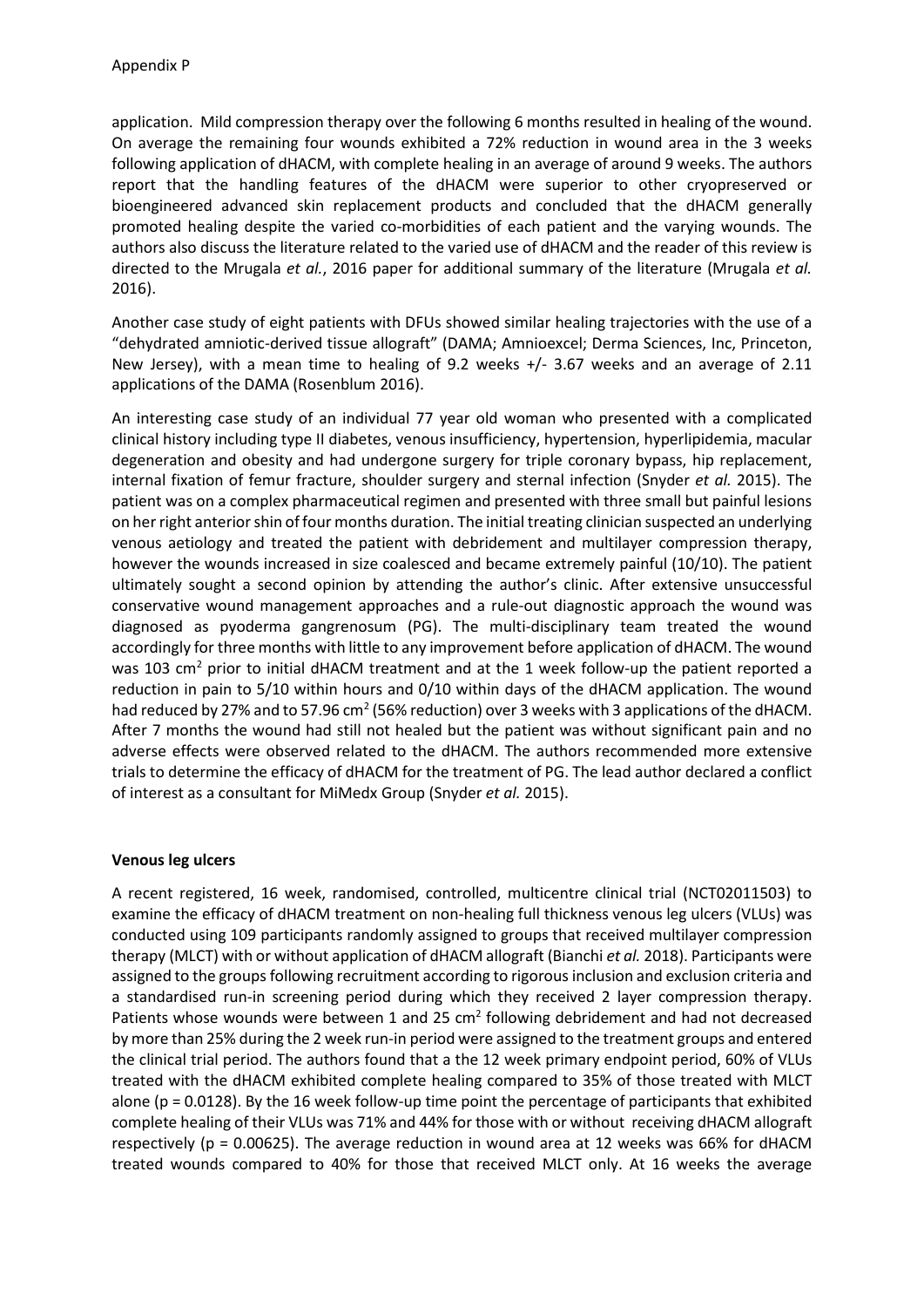reduction in wound area was 72% and 39% respectively. These data indicated that on average wounds that had not healed by 12 weeks of MLCT did not continue to heal. Using a Cox regression analysis of the influence of potential co-variates the authors found that that the most influential factor on healing was the application of the dHACM. Indeed, wounds were more than twice as likely to heal within 12 weeks is treated with the dHACM. Interestingly, a relatively large number of adverse events were reported (*35* and *30* with and without dHACM respectively). These were reviewed by the primary investigators and a Clinical Events Committee who concluded none of the adverse events were related to the dHACM or any procedure utilised in the study (Bianchi *et al.* 2018). In their discussions the authors compare their results with the 12 week healing rates of other trials of advanced wound care products, including Apligraf and Dermagraft on VLU healing. The healing at 12 weeks for these other products ranged from 31% healed to 45% healed compared to 60% healed for the dHACM.

The findings from the above study are supported by previous findings of Serena and colleagues who conducted the only other and first registered multicentre, randomised, controlled trial (NCT01552447) on the efficacy of dHACM (EpiFix) on VLUs (Serena *et al.* 2014). Participants that met substantial inclusion and exclusion criteria were entered into a screening period during which participants were treated with MLCT prior to entering the study if they continued to meet the inclusion and exclusion criteria. The participants (n=84) were randomly assigned to three groups, those that received either one or two applications of the dHACM in addition to MLCT or MLCT alone. Significantly more participants (62%) who received dHACM, exhibited >40% reduction in wound size over the 4 week study period, the primary outcome, compared to those who received MLCT alone  $(32%)$  (p= 0.005). These findings were challenged in a letter to the editor by Dickerson and Slade, 2015, who suggested that since 30% to 70% of VLUs will heal with MLTC, a "run-in period" should have been employed, during which wounds would have been treated with MLTC. According to the authors, only wounds that did not respond to this period of care should have been enrolled and randomised in the trial (Dickerson and Slade 2015). Furthermore, the letter also criticises the use of the 4 week endpoint, suggesting that other literature found that this endpoint was only correct about 70% of the time (Dickerson and Slade 2015). The Serena *et al*., 2014 study, however, did include a "screening period" of 2 weeks of MLTC after which wounds that continued to meet the inclusion criteria were admitted to the study and randomised to the 3 treatment groups detailed above. It is possible that wounds that had responded to the MLTC during the screening period, but were still greater than 2 cm<sup>2</sup> in area were enrolled into the study. This could have skewed the results, since two of the three treatment groups included application of dHACM in addition to MLCT, thus a greater number of actively healing wounds would likely have been randomly assigned to a group receiving dHACM (Dickerson and Slade 2015). A follow-up retrospective investigation of the Serena *et al*., 2014 study outcomes went some way toward addressing the concerns raised by Dickerson and Slade regarding the 4 week end point. The follow-up investigation indicated that the use of healing status at 4 weeks of treatment is a reasonable surrogate for healing status at 24 weeks with 72% of participants exhibiting the same healing status at 24 weeks as they exhibited at 4 weeks regardless of group (Serena *et al.* 2015). Comparisons between wounds treated with one and two applications of dHACM and MLCT alone were secondary outcomes. There was no significant difference in the proportion of wound reduction between participants that received either one or two applications of the dHACM, indicating that a single application was enough to induce significantly faster healing than MLCT alone. From the dHACM groups, seven patients reported nine adverse events which included, falls, worsening COPD, syncope and cellulitis in the non-study leg. All were determined to not be related to the use of dHACM. The authors make the point that the "results may not be generalised to other amniotic membrane products" due to differences in preservation techniques and membrane configurations that may affect product effectiveness (Serena *et al.* 2014). It is important to note that the proprietary PURION® process (MiMedx Group Inc.) is used to separate the placental tissues including the chorion and amnion washes out the intermediate layer and re-laminates the chorion and amnion prior to dehydration and terminal sterilisation which produces the dHACM EpiFix. Whereas, the Clearify™ process for the production of Revita® involves a proprietary cleaning process in which the amnion,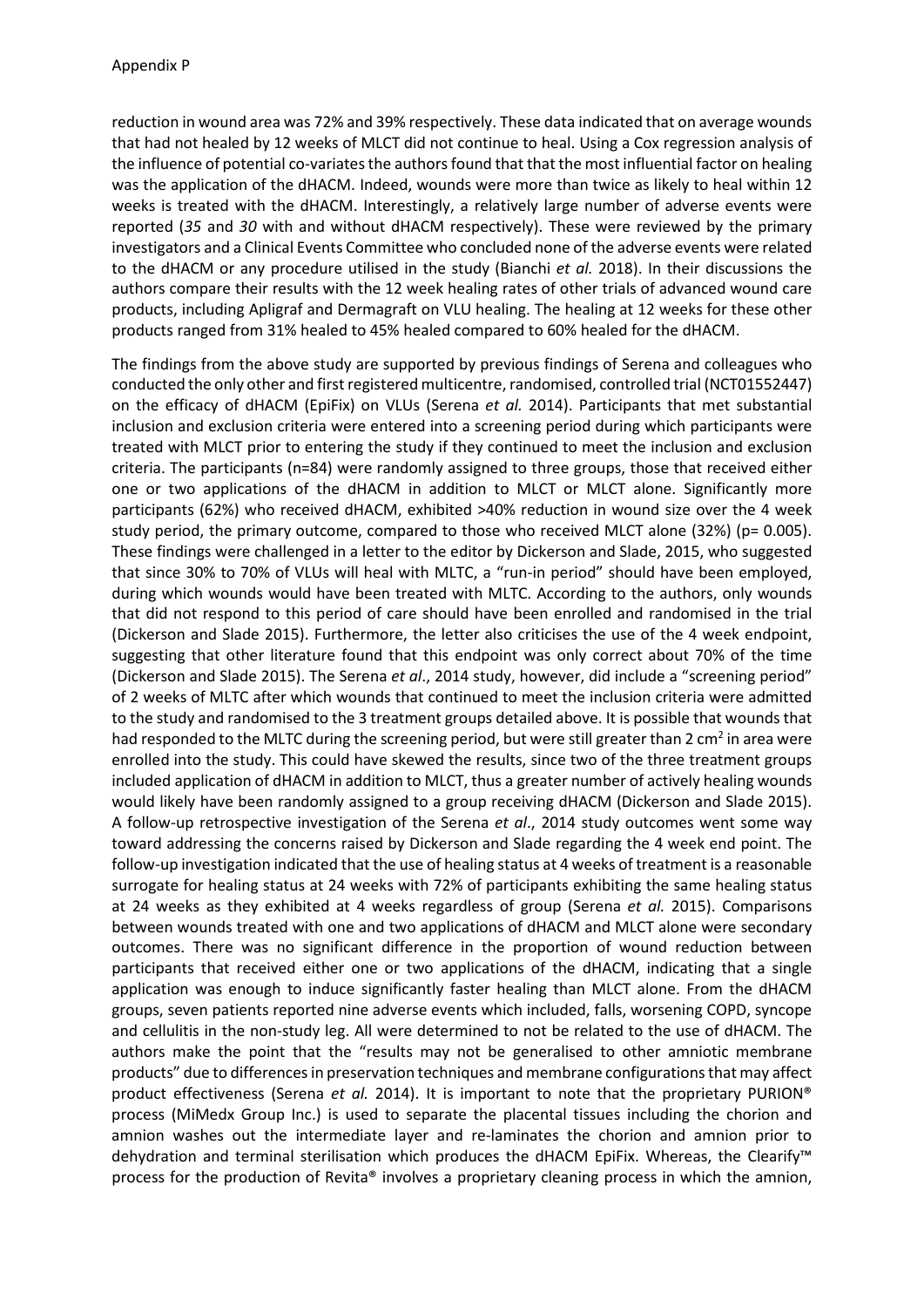chorion and intermediate layer are not separated prior to dehydration and terminal sterilisation thus resulting in a product that has undergone less manipulation than the EpiFix product (Stimlabs 2018).

An observational study, which included 8 participants with ulcerated free flaps and venous insufficiency and/or lymphedema, was conducted to evaluate the use of dHACM in addition to conservative treatment until healing (Miranda and Friedman 2016). The authors found that 3 of the 4 recipients of dHACM exhibited complete healing within  $10 - 66$  days (mean 33 days) compared to healing in 41-195 days (mean 87 days) for recipients who received conservative treatment only. The fourth patient to receive dHACM repeatedly removed the graft and was removed from the study after receiving four applications of the graft. Moreover, unlike the other recipients the graft was located on the proximal lower leg and therefore was not able to receive effective MLCT at that site. Otherwise the grafts were well tolerated and the authors conclude that while the study cannot be generalised they demonstrated the feasibility of using dHACM for the treatment of ulcerated free flaps. (Miranda and Friedman 2016).

# **Burn Wounds**

In February 2017 a supplementary issue of the clinical journal Annals of Plastic Surgery, that focussed on the utilisation of dHACM for the treatment of burn wounds. While the issue only examined the use of dHACM from the MiMedx group. As such a majority of authors declared conflicts of interest (COI) on four of the six articles. The six papers were largely reviews of how amniotic tissue in its various formats has been utilised in different burn contexts. There were two informative observational case study based papers included in the issue, detailing the use of dHACM in various burn contexts. While RTC studies would be required to enable formulation of conclusions with regard to efficacy, such studies are fraught with issues related to the ethics of randomisation of treatment where the outcome could impact long term scar outcome with its associated requirement for revision surgeries, especially in children. While not utilising dHACM, one early RCT examined the comparative effect of using topical antimicrobials with or without cryopreserved amnion in 102 paediatric patients (n=49 and 53 respectively) with partial thickness burns to the face, head and/or neck (Branski *et al.* 2008). The authors found that the use of the amnion resulted in significantly fewer dressing changes and the healing time was slightly but not statistically significantly faster and there was no difference in the scarring outcome. While not able to be objectively measured the authors made the subjective observation that the amnion group tolerated the fewer dressing changes better than the antimicrobial group only suggesting that there may have been a benefit in terms of pain reduction in these patients. Few other large scale RCTs have been performed using dHACM in burns.

The case studies and reviews in the above mentioned supplementary issue suggest that dHACM is safe and may reduce inflammation, limit itch, pain and perhaps scarring (Glat 2017, Glat and Davenport 2017, Reilly *et al.* 2017, Tenenhaus 2017). Additional RCTs or appropriate pre-clinical model trials should be conducted to better answer some of these issues. Appropriate study design would be of critical importance. Animal models of burns are limited especially with regard to hypertrophic scarring and are generally restricted to pig studies as there are differences in skin structure and healing processes between humans and rodents. Moreover, the ability to design studies in such models that are able to measure pain and itch would be difficult.

The case studies reported in the above issue and others serve to demonstrate safety, general utility and the extent of any adverse outcomes. While it might be reasonable to be cautious of the lack of reporting of adverse outcomes in instances where clear COIs occur, the review articles citing previous studies which showed no adverse events related to the use of dHACM or amniotic membrane products is reassuring in this regard (Glat 2017, Glat and Davenport 2017, Reilly *et al.* 2017, Tenenhaus 2017).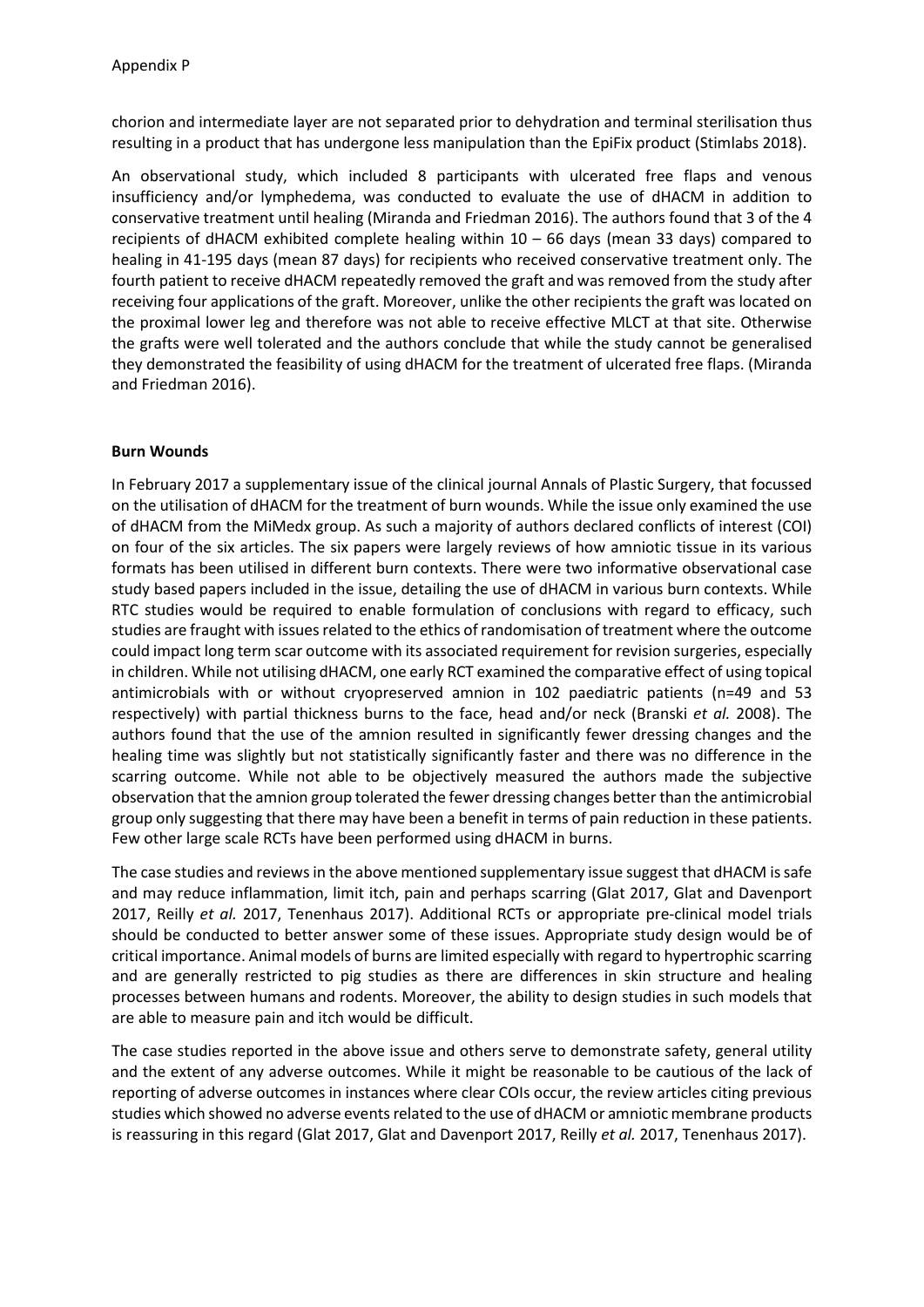# **Other applications**

Subach and Copay (2015) utilised the dehydrated human amnion/chorion membrane (dHACM) product AmnioFix (MiMedx, Marietta, GA, USA) in a clinical trial of five male patients undergoing transforaminal lumbar interbody fusion (TILF) with posterior instrumentation. While the study numbers were small they authors reported limited dural adhesions and fibrosis within the epidural space. The authors self-report that the dHACM resulted in lower levels of fibrosis and dural adhesions compared to other products they had used previously and no spinal fluid leakage (Subach and Copay 2015).

AmnioFix (MiMedx, Marietta, GA, USA) was also used in 58 patients who underwent nerve sparing robot assisted laparoscopic prostatectomy (NS RARP) to determine its functional benefit in reducing the impact of physical traction injury of the neurovascular bundle (NVB) during surgery. Patient return to continence and potency was evaluated using validated questionnaires against a control group who did not receive grafts. Return to continence and potency were both achieved significantly sooner (1.21 mo vs 1.83 mo,  $p = 0.033$ ; and 1.34 mo vs 3.39 mo,  $p = 0.007$  respectively). There were no adverse events in either group. The authors attribute the result to the range of neurotrophic growth factors present in the allograft material which they suggest may lead to more rapid repair of nerve injury. However, authors also recognised the control cohort data was retrospective and therefore there was no prospective randomisation of patients to the trial. Importantly, the authors reported no adverse effects (Patel *et al.* 2015). In a follow-up retrospective study of prospectively collected data the same authorship team examined a large cohort of patients (n=940) who underwent RARP, a subset of whom (n=235) received a dHACM circumferential wrap around their NVB with the remaining (n=705) receiving RARP alone (Ogaya-Pinies *et al.* 2017). The primary outcome of this study was to examine the resolution of potency following surgery with or without dHACM. The authors report significantly higher rate of return to potency at 1, 3, 6 and 9 months but not 12 months post-surgery in the cohort that received dHACM (p < 0.001; p < 0.028; p < 0.007; p < 0.044; p < 0.463 respectively) regardless of the degree of nerve sparing employed. Overall, the greatest benefit of dHACM treatment was in the sub-cohort that were <50 years old (p < 0.0056). There was no difference between the dHACM cohort and the RARP only cohort (1.70% and 1.99% respectively;  $p < 0.544$ ) with respect to the return of serum prostate specific antigen (PCA) levels (biochemical return (BCR)) > 0.2 ng / mL, indicating that the repair promoting dHACM did not exhibit oncogenic activity. The authors acknowledged that the study lacked prospective randomisation element and that the patients knew that they were receiving the dHACM allograft and therefore may have an introduced a placebo bias to the study. Overall however, the study appeared to indicate that the use of dHACM is safe and may have efficacy in promoting the return of potency following RARP especially to those below 50 years of age (Ogaya-Pinies *et al.* 2017).

AmnioFix was also used in the first robotic vesicovaginal fistula repair in a 66 year old women who had developed the fistula as a result of prior radiotherapy and radical hysterectomy related to locally advanced cervical cancer, and had resulted in total uncontrolled urinary incontinence for over 6 months (Price and Price 2016). In this instance the dHACM was sutured in place and the authors reported that there were no intraoperative or post-operative complications and at 5 months post operation the fistula had not recurred and the incontinence had resolved. The authors concluded that the use of the dHACM was successful but commented on the fragility of the membrane AmnioFix membrane (Price and Price 2016). As a point of difference the proposed Revita® product is more robust than the AmnioFix product since the placental tissue is not delaminated during the processing of the Revita® product (Stimlabs 2018).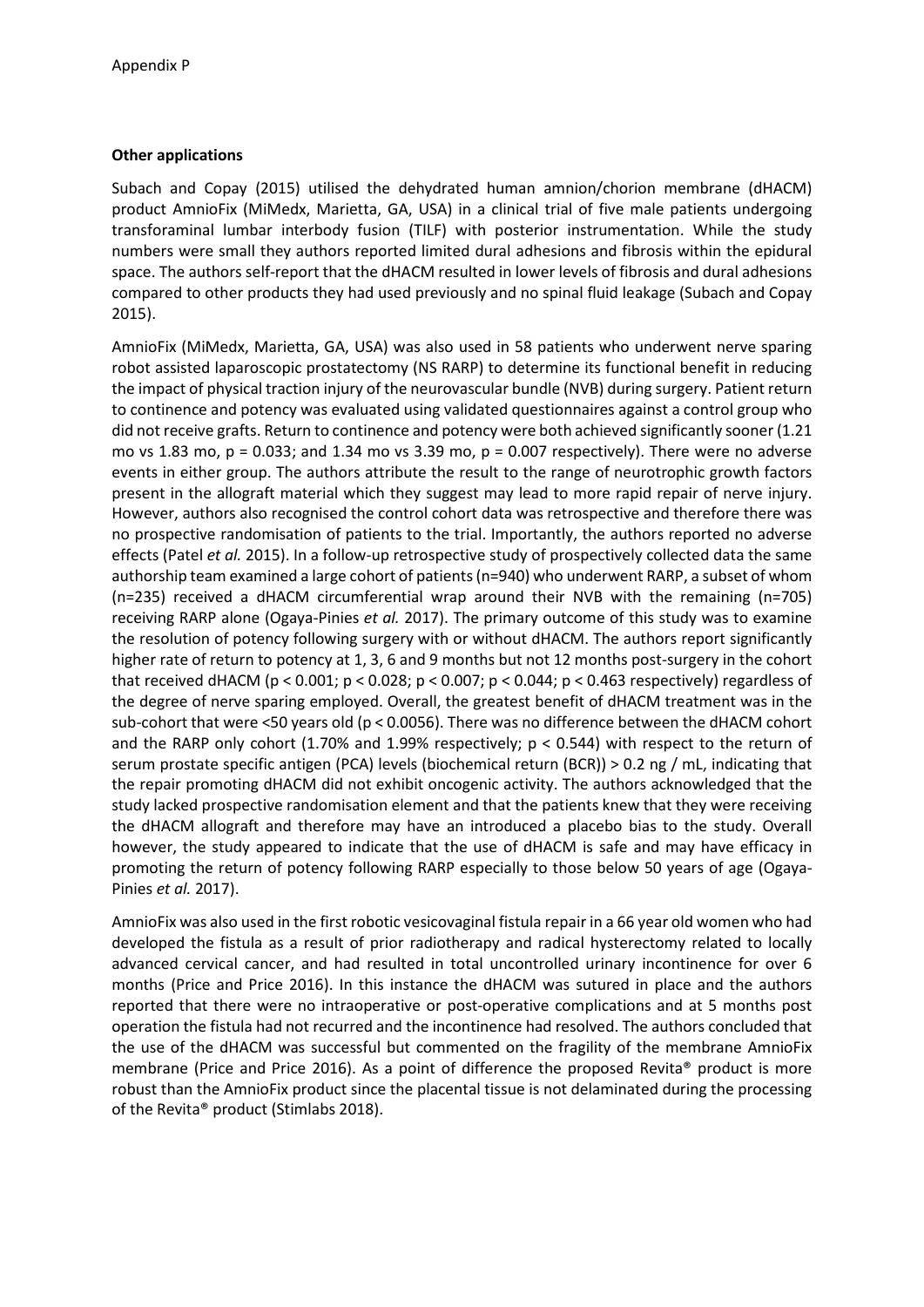Recently EpiFix was used in the endoscopic repair of a gastric leak in a 43 yr old male patient 6 weeks following gastric sleeve surgery. At a follow up endoscopy the leak site had healed well indicating the site had healed well (Sousa *et al.* 2017).

A dHACM product, AlphaPatch from Amniotic Therapies (Dallas, TX, USA) was applied to a non-healing surgical wound on the right anterior knee, a result of vasculopathic venostasis following total knee arthroplasty (Riordan *et al.* 2015). The allograft was applied 43 days after the initial knee replacement and had developed a central scab by follow up 2 weeks later. The healing progressed through development of a full scab by 4weeks, release of the scab and complete reepithelialisation at 8 weeks to complete healing with full range of motion of the knee at 10 weeks. The authors indicate that while further studies are required they assert that the utilisation of dHACM is a viable adjunct treatment to existing wound care management (Riordan *et al.* 2015). The first / corresponding author and senior author declare a conflict of interest in that they are shareholders of Amniotic Therapies, the manufacturer of AlphaPatch.

Amniotic allograft has been used extensively in ophthalmology. An interesting recent case study indicated safe use of dHACM (Ambio5; IOP Ophthalmics, Costa Mesa, CA) for the repair of a wound caused by and extruded scleral buckle which is a prosthetic used for retinal detachment repair. The large defect to the conjunctiva was successfully repaired with the use of the dHACM following an unsuccessful period of conservative care (Grewal and Mahmoud 2016).

EpiFix was used to treat wounds that resulted from Mohs surgery to remove basal cell carcinomas on the lower eyelid in a small case series (Wisco 2016). These wounds can undermines the structural integrity of the eyelid and these patients are therefore at risk of suffering from ectropion (turning out of the lower eyelid). The two female patients refused surgical intervention to repair their wounds and so were offered dHACM as an alternative treatment. While the male patient had a complication during surgery associated with excessive bleeding due to medications he was taking for other health conditions and therefore dHACM was used instead of healing by secondary intention due to the increased risk of ectropion formation. All patients healed without complication, scarring or ectropion formation in 45 days, 15 days and 18 days for the 2 females and male respectively. All of the patients reported that they experienced little pain and satisfaction with the results of their treatment (Wisco 2016).

# **Summary**

In summary with regard to the use of dHACM (namely EpiFix and also Revita based on currently available data) for the treatment of chronic non-healing wounds it is currently unclear to exactly what extent that the product accelerates wound healing, although it appears to improve healing rates over and above standard care. It is likely that this is due to the inherent properties of the graft to initiate a healing response in the wound tissue rather than driving the healing response to resolution. Support for this hypothesis would appear in the need in some cases for additional applications of dHACM product. This obviously has occurred in the studies described above on a case by case basis. Critically, it appears that the dHACM products investigated, as manufactured and presumably applied in accordance with the manufacturer's instructions, is safe and does not cause adverse reactions in patients. The efficacy for the use of dHACM products including Revita in specific wound healing and surgical applications will be better determined through specific well designed future RCTs. While not specifically reviewed herein, how these dHACMs elicit their biological effects will be better understood through additional intelligently executed mechanistic studies in both *in vitro* and *in vivo* systems.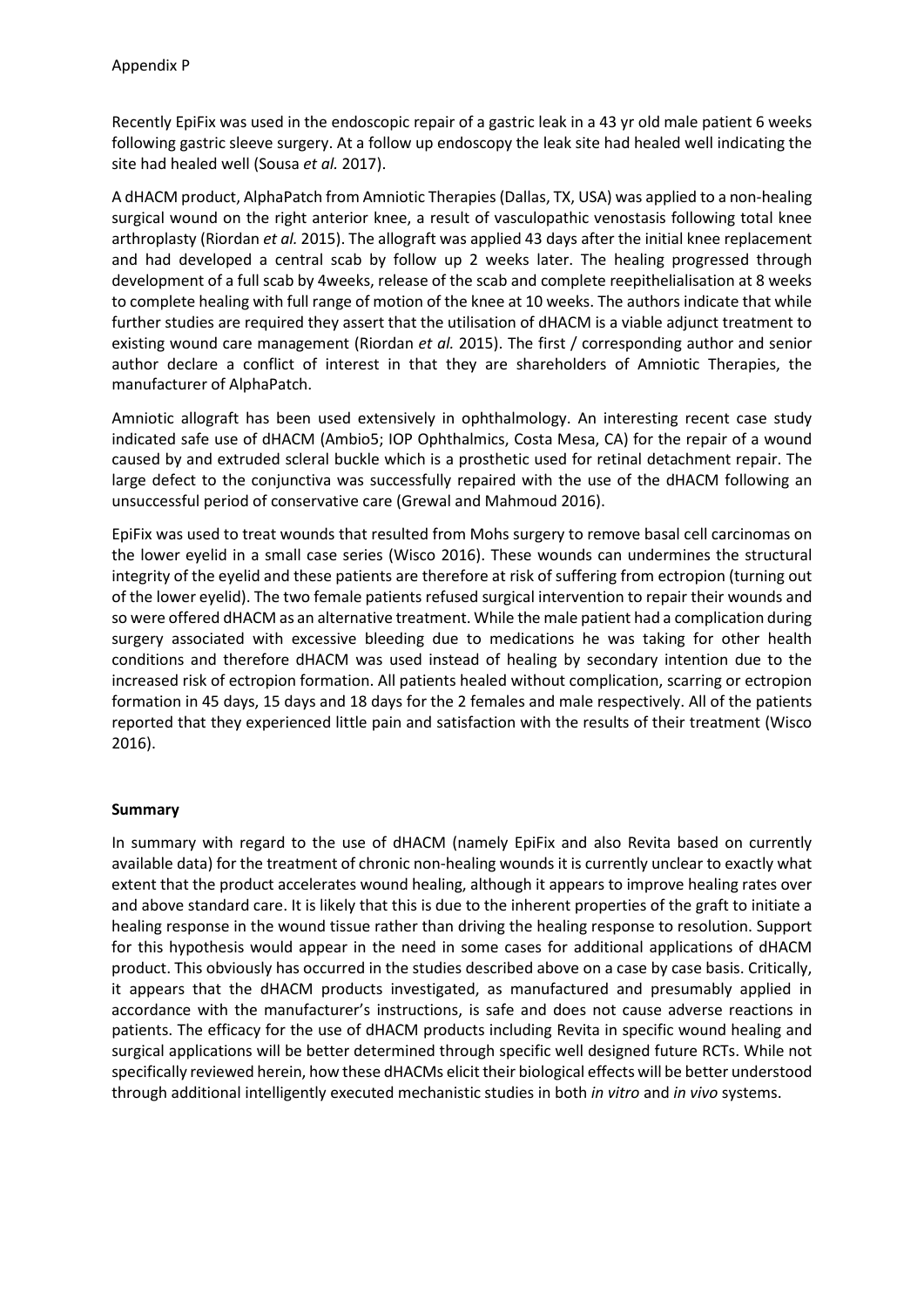#### **References**

- Bianchi, C., Cazzell, S., Vayser, D., Reyzelman, A.M., Dosluoglu, H. and Tovmassian, G. (2018). "A multicentre randomised controlled trial evaluating the efficacy of dehydrated human amnion/chorion membrane (EpiFix( $(R)$ ) ) allograft for the treatment of venous leg ulcers." Int Wound J **15**(1): 114-122.
- Branski, L.K., Herndon, D.N., Celis, M.M., Norbury, W.B., Masters, O.E. and Jeschke, M.G. (2008). "Amnion in the treatment of pediatric partial-thickness facial burns." Burns 34(3): 393-399.
- Dickerson, J.E., Jr. and Slade, H.B. (2015). "Dehydrated amnion/chorion membrane and venous leg ulcers." Wound Repair Regen **23**(1): 141-142.
- Glat, P.M. (2017). "The Evolution of Burn Injury Management: Using Dehydrated Human Amnion/Chorion Membrane Allografts in Clinical Practice." Ann Plast Surg **78**(2 Suppl 1): S1.
- Glat, P.M. and Davenport, T. (2017). "Current Techniques for Burn Reconstruction: Using Dehydrated Human Amnion/Chorion Membrane Allografts as an Adjunctive Treatment Along the Reconstructive Ladder." Ann Plast Surg **78**(2 Suppl 1): S14-s18.
- Grewal, D.S. and Mahmoud, T.H. (2016). "Dehydrated Allogenic Human Amniotic Membrane Graft for Conjunctival Surface Reconstruction Following Removal of Exposed Scleral Buckle." Ophthalmic Surg Lasers Imaging Retina **47**(10): 948-951.
- Kirsner, R.S., Sabolinski, M.L., Parsons, N.B., Skornicki, M. and Marston, W.A. (2015). "Comparative effectiveness of a bioengineered living cellular construct vs. a dehydrated human amniotic membrane allograft for the treatment of diabetic foot ulcers in a real world setting." Wound Repair & Regeneration **23**(5): 737-744.
- Koob, T.J., Lim, J.J., Massee, M., Zabek, N. and Denoziere, G. (2014a). "Properties of dehydrated human amnion/chorion composite grafts: Implications for wound repair and soft tissue regeneration." J Biomed Mater Res B Appl Biomater **102**(6): 1353-1362.
- Koob, T.J., Lim, J.J., Massee, M., Zabek, N., Rennert, R., Gurtner, G. and Li, W.W. (2014b). "Angiogenic properties of dehydrated human amnion/chorion allografts: therapeutic potential for soft tissue repair and regeneration." Vasc Cell **6**: 10.
- Koob, T.J., Rennert, R., Zabek, N., Massee, M., Lim, J.J., Temenoff, J.S., Li, W.W. and Gurtner, G. (2013). "Biological properties of dehydrated human amnion/chorion composite graft: implications for chronic wound healing." Int Wound J **10**(5): 493-500.
- Massee, M., Chinn, K., Lei, J., Lim, J.J., Young, C.S. and Koob, T.J. (2016a). "Dehydrated human amnion/chorion membrane regulates stem cell activity in vitro." J Biomed Mater Res B Appl Biomater **104**(7): 1495-1503.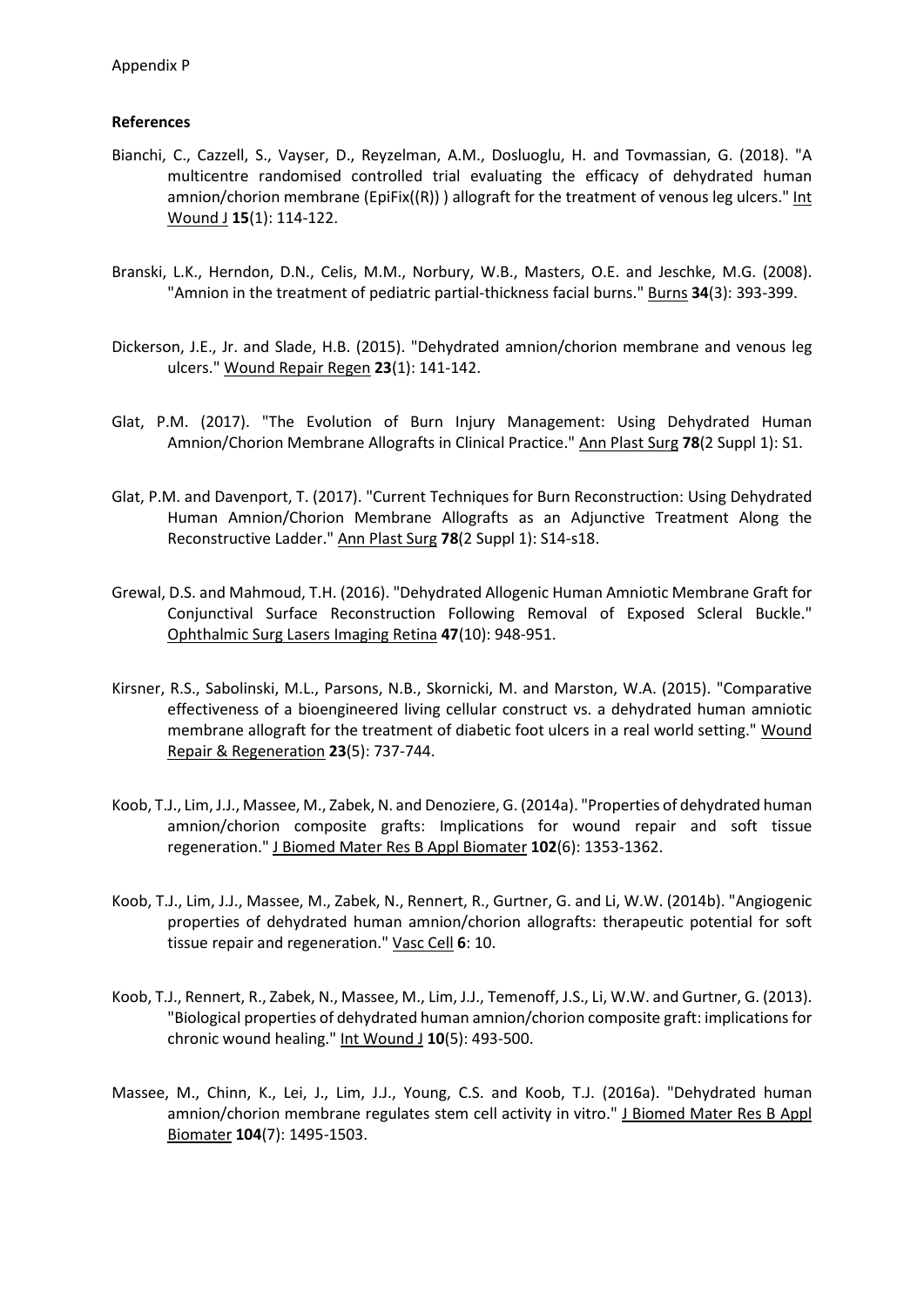- Massee, M., Chinn, K., Lim, J.J., Godwin, L., Young, C.S. and Koob, T.J. (2016b). "Type I and II Diabetic Adipose-Derived Stem Cells Respond In Vitro to Dehydrated Human Amnion/Chorion Membrane Allograft Treatment by Increasing Proliferation, Migration, and Altering Cytokine Secretion." Adv Wound Care (New Rochelle) **5**(2): 43-54.
- Miranda, E.P. and Friedman, A. (2016). "Dehydrated Human Amnion/Chorion Grafts May Accelerate the Healing of Ulcers on Free Flaps in Patients With Venous Insufficiency and/or Lymphedema." Eplasty **16**: e26.
- Mrugala, A., Sui, A., Plummer, M., Altman, I., Papineau, E., Frandsen, D., Hill, D. and Ennis, W.J. (2016). "Amniotic membrane is a potential regenerative option for chronic non-healing wounds: a report of five cases receiving dehydrated human amnion/chorion membrane allograft." Int Wound J **13**(4): 485-492.
- Ogaya-Pinies, G., Palayapalam-Ganapathi, H., Rogers, T., Hernandez-Cardona, E., Rocco, B., Coelho, R.F., Jenson, C. and Patel, V.R. (2017). "Can dehydrated human amnion/chorion membrane accelerate the return to potency after a nerve-sparing robotic-assisted radical prostatectomy? Propensity score-matched analysis." J Robot Surg.
- Patel, V.R., Samavedi, S., Bates, A.S., Kumar, A., Coelho, R., Rocco, B. and Palmer, K. (2015). "Dehydrated Human Amnion/Chorion Membrane Allograft Nerve Wrap Around the Prostatic Neurovascular Bundle Accelerates Early Return to Continence and Potency Following Robotassisted Radical Prostatectomy: Propensity Score-matched Analysis." Eur Urol **67**(6): 977-980.
- Penny, H., Rifkah, M., Weaver, A., Zaki, P., Young, A., Meloy, G. and Flores, R. (2015). "Dehydrated human amnion/chorion tissue in difficult-to-heal DFUs: a case series." J Wound Care **24**(3): 104; 106-109; 111.
- Price, D.T. and Price, T.C. (2016). "Robotic repair of a vesicovaginal fistula in an irradiated field using a dehydrated amniotic allograft as an interposition patch." J Robot Surg **10**(1): 77-80.
- Reilly, D.A., Hickey, S., Glat, P., Lineaweaver, W.C. and Goverman, J. (2017). "Clinical Experience: Using Dehydrated Human Amnion/Chorion Membrane Allografts for Acute and Reconstructive Burn Care." Ann Plast Surg **78**(2 Suppl 1): S19-s26.
- Riordan, N.H., George, B.A., Chandler, T.B. and McKenna, R.W. (2015). "Case report of non-healing surgical wound treated with dehydrated human amniotic membrane." J Transl Med **13**: 242.
- Rosenblum, B.I. (2016). "A Retrospective Case Series of a Dehydrated Amniotic Membrane Allograft for Treatment of Unresolved Diabetic Foot Ulcers." Journal of the American Podiatric Medical Association **106**: 328-337.
- Serena, T.E., Carter, M.J., Le, L.T., Sabo, M.J. and DiMarco, D.T. (2014). "A multicenter, randomized, controlled clinical trial evaluating the use of dehydrated human amnion/chorion membrane allografts and multilayer compression therapy vs. multilayer compression therapy alone in the treatment of venous leg ulcers." Wound Repair & Regeneration **22**(6): 688-693.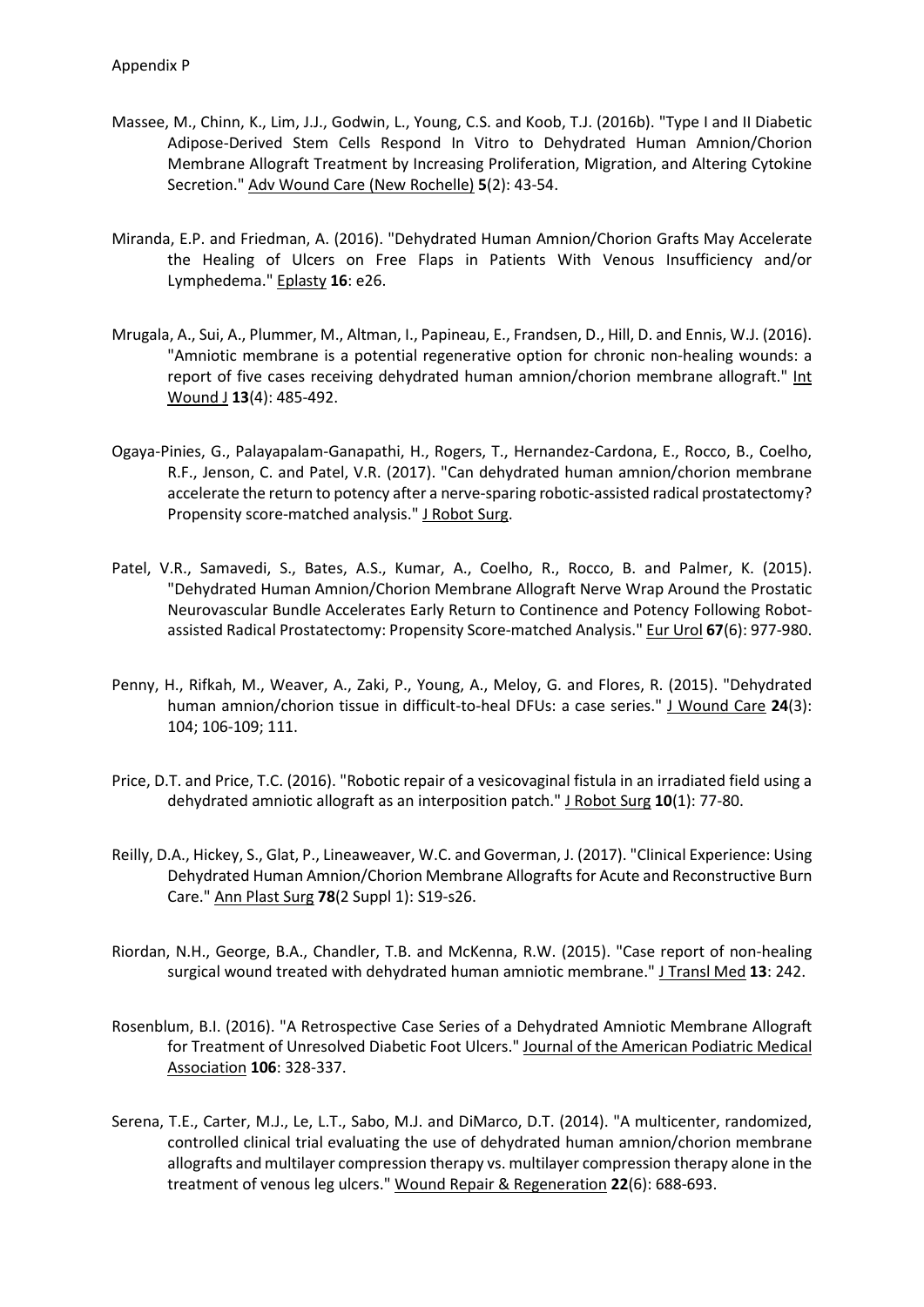- Serena, T.E., Yaakov, R., DiMarco, D., Le, L., Taffe, E., Donaldson, M. and Miller, M. (2015). "Dehydrated human amnion/chorion membrane treatment of venous leg ulcers: correlation between 4 week and 24-week outcomes." J Wound Care **24**(11): 530-534.
- Silini, A.R., Cargnoni, A., Magatti, M., Pianta, S. and Parolini, O. (2015). "The Long Path of Human Placenta, and Its Derivatives, in Regenerative Medicine." Front Bioeng Biotechnol **3**: 162.
- Smiell, J.M., Treadwell, T., Hahn, H.D. and Hermans, M.H. (2015). "Real-world Experience With a Decellularized Dehydrated Human Amniotic Membrane Allograft." Wounds **27**(6): 158-169.
- Snyder, R.J., Ead, J., Glick, B. and Cuffy, C. (2015). "Dehydrated Human Amnion/Chorion Membrane as Adjunctive Therapy in the Multidisciplinary Treatment of Pyoderma Gangrenosum: A Case Report." Ostomy Wound Manage **61**(9): 40-49.
- Sousa, D.O.N., Dharia, D.O.R., Mehta, D.O.S., Marshall, D.O.K. and Siegel, D.O.D. (2017). "Endoscopic use of EpiFix-dehydrated Human Amnion/Chorion Membrane (dHACM) allograft in patients with Gastric Leak following Sleeve Gastrectomy." J Surg Case Rep **2017**(9): rjx184.

Stimlabs (2016). "Bibliography of Amniotic Technology." Stimlabs LLC, Roswell, Georgia, USA

Stimlabs (2018). "Revita - Scientific and Clinical Compendium." Stimlabs LLC, Roswell, Georgia, USA

- Subach, B.R. and Copay, A.G. (2015). "The use of a dehydrated amnion/chorion membrane allograft in patients who subsequently undergo reexploration after posterior lumbar instrumentation." Adv Orthop **2015**: 501202.
- Tenenhaus, M. (2017). "The Use of Dehydrated Human Amnion/Chorion Membranes in the Treatment of Burns and Complex Wounds: Current and Future Applications." Ann Plast Surg **78**(2 Suppl 1): S11-s13.
- Veves, A., Falanga, V., Armstrong, D.G., Sabolinski, M.L. and Apligraf Diabetic Foot Ulcer, S. (2001). "Graftskin, a human skin equivalent, is effective in the management of noninfected neuropathic diabetic foot ulcers: a prospective randomized multicenter clinical trial." Diabetes Care **24**(2): 290-295.
- Wisco, O.J. (2016). "Case series: The use of a dehydrated human amnion/chorion membrane allograft to enhance healing in the repair of lower eyelid defects after Mohs micrographic surgery." JAAD Case Rep **2**(4): 294-297.
- Zelen, C.M. (2013). "An evaluation of dehydrated human amniotic membrane allografts in patients with DFUs." J Wound Care **22**(7): 347-348, 350-341.